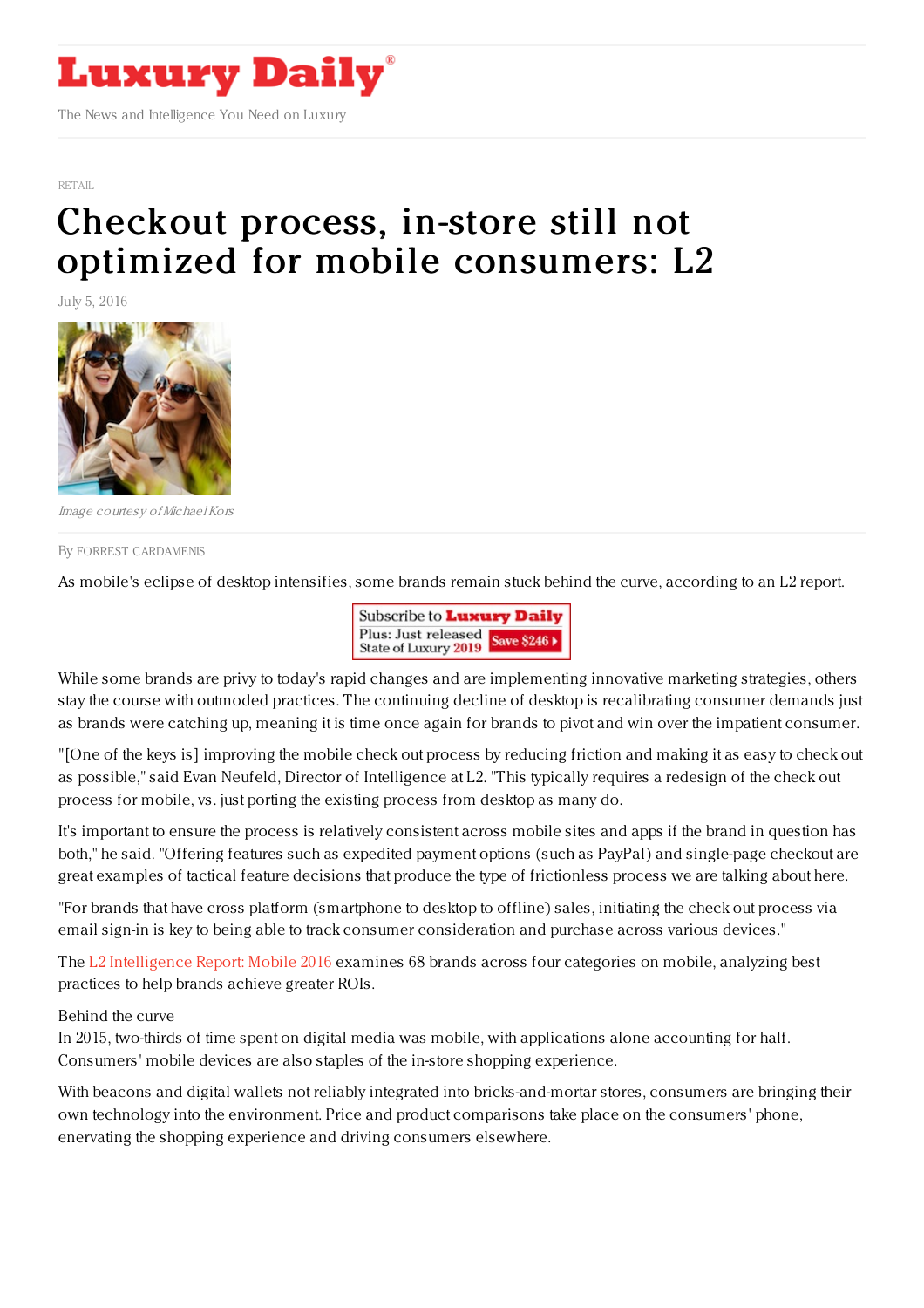

Barneys' new Chelsea store has implemented beacon technology

A separate report released by DMI earlier this month discovered that 33 percent of shoppers regularly use a mobile device while shopping in a store. Additionally, the lion's share of these shoppers would visit a store more often and buy more if leading in-store mobile shopping tools were available (see [story](https://www.luxurydaily.com/smartphone-reliant-shoppers-would-buy-more-with-in-store-mobile-tools-report/)).

As more becomes available at the fingertips and retail democratizes, consumers are losing patience. Per L2, only 15 percent of shoppers say they will give a brand a second chance after a poor user experience.

These trends will only continue in the future. Mobile commerce growth is outpacing desktop ecommerce and bricks-and-mortar sales by significant rates. In 2015, mobile commerce jumped by nearly a third compared to the prior year.

While the rapid growth indicates the way of the future, it is far from too late for brands to adapt: last year, mobile accounted for a mere 2 percent of overall retail sales.



Galeries Lafayette shopper

Despite the clear signs, few brands have eased the mobile purchase path. Single-page checkouts are rare: retail brands require an average of 12.9 fields to be filled, beauty brands require 14.3 and fashion brands require 16.3.

Some brands have turned to PayPal to smooth checkout, but the custom fields still elongate the process.

Apple Pay has recently been adopted by Lane Crawford in China (see [story](https://www.luxurydaily.com/lane-crawford-continues-connected-commerce-strategy-with-apple-pay/)), and Burberry and Cole Haan the latter of which is highlighted for its check out process are among its supporters elsewhere, but luxury retailers lag behind fast-fashion in this intuitive and effective upgrade.

## Room to improve

Advertisers have been keen to ramp up ad spend on mobile, showcasing knowledge of the trend. Nevertheless, some of the channels most ripe for driving mobile sales are underutilized.

For example, luxury brands are not taking advantage of WeChat's direct marketing capabilities, according to another L2 report.

Brands in the fashion and watches and jewelry categories receive an average of 7,000 views per WeChat post, a